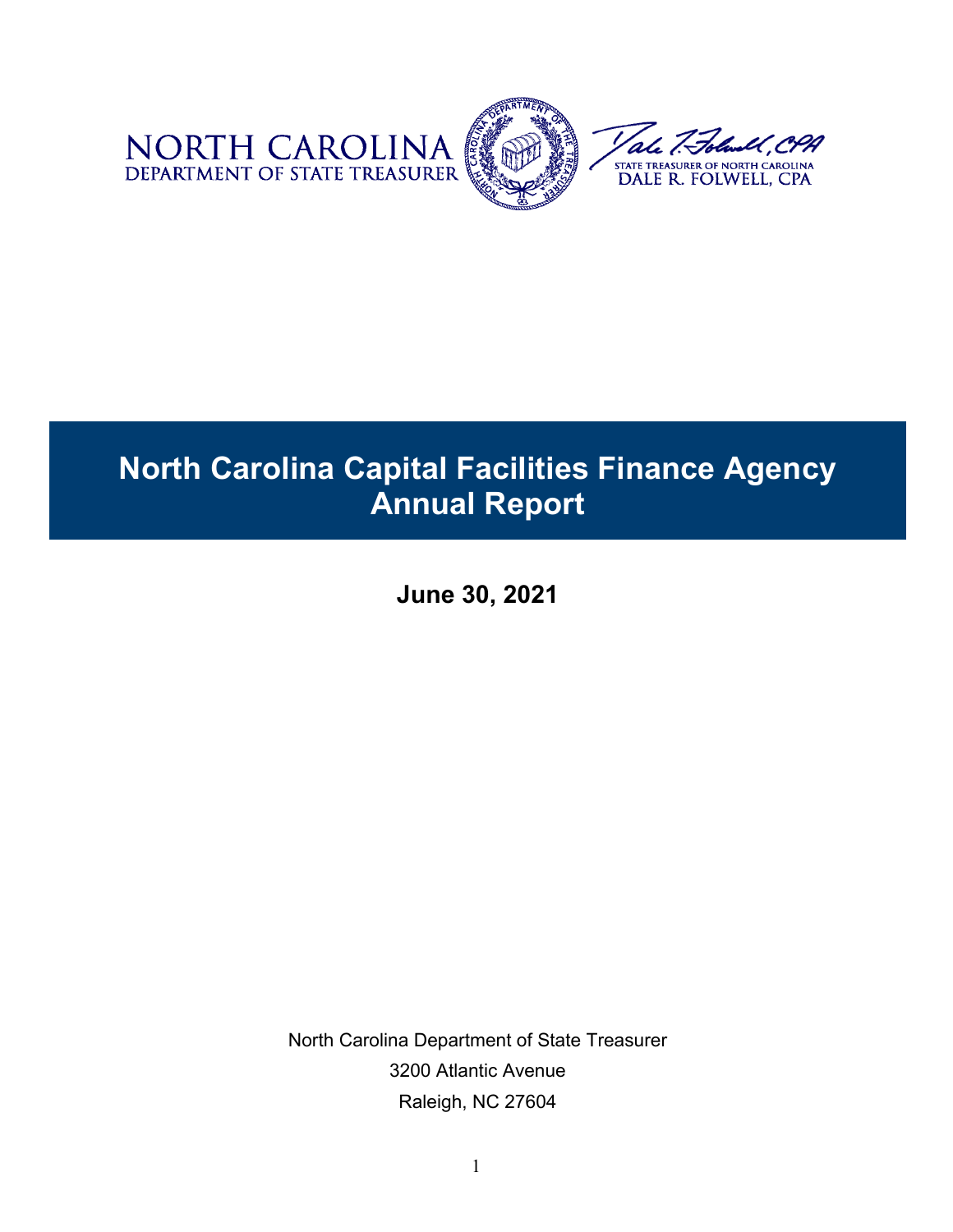### **North Carolina Capital Facilities Finance Agency**

## **Annual Report**

**June 30, 2021** 

The North Carolina Capital Facilities Finance Agency (NCCFFA or Agency) was created in 1986 to provide the benefits of tax-exempt financing to nonprofit private institutions of higher education in the State of North Carolina. It was originally named the North Carolina Educational Facilities Finance Agency. The act that created the NCCFFA was amended in the 1998 session of the General Assembly (Session Law 1998-124) to broaden its powers to permit financing facilities of kindergarten, elementary and secondary nonprofit private schools. This act was then amended again in the 1999-2000 session of the General Assembly (Senate Bill 1472) to change to the present name and to allow the Agency to finance additional types of capital projects with public purposes. Since 2000, subsequent amendments by the General Assembly have authorized financings for various other nonprofit entities within specified parameters. A state legislative change enacted in 2009 authorized the Agency to issue Recovery Zone Facility Bonds in accordance with the enactment of the federal American Recovery and Reinvestment Act of 2009 for projects within locally declared recovery zones that promote economic development and increased employment. The legislative authority to issue Recovery Zone Facility Bonds expired on December 31, 2010.

The NCCFFA is governed by a Board of Directors composed of seven members. Two of the members are the State Treasurer and the State Auditor, each of whom serve ex-officio. The remaining members are residents of the state who do not hold public office and are appointed in the following manner:

- The General Assembly on the recommendation of the President Pro Tempore of the Senate appoints one director
- The General Assembly on the recommendation of the Speaker of the House appoints one director
- The Governor appoints three directors
- The Chairman and Vice Chairman of the Board of Directors are designated by the Governor

The NCCFFA is staffed by the State and Local Government Finance Division of the Department of State Treasurer. The operations of the NCCFFA are combined with and inseparable from those of the Department of State Treasurer and are subject to reviews and audit by the North Carolina State Auditor's Office.

The Local Government Commission is composed of a nine-member board of directors chaired by the State Treasurer. Since the early 1930s, the LGC has assisted counties and cities in the areas of debt and fiscal management. In addition to approving bonds of the NCCFFA, the LGC approves almost all North Carolina local government debt.

During the fiscal year ended June 30, 2021, the NCCFFA approved approximately \$209 million in bonds for 3 institution. A list of all the approvals is attached as Schedule A.

Since its creation in 1986, the NCCFFA has issued approximately \$9.48 billion in tax-exempt capital financings. As of June 30, 2021, approximately \$1.5 billion in these bonds were outstanding. Schedule B lists transactions corresponding to those outstanding bonds. There have been no defaults on any NCCFFA financings. Each issue is payable solely from revenues derived from each entity financed, is separately secured, and is separate and independent from all other series of bonds as to source of payment and security.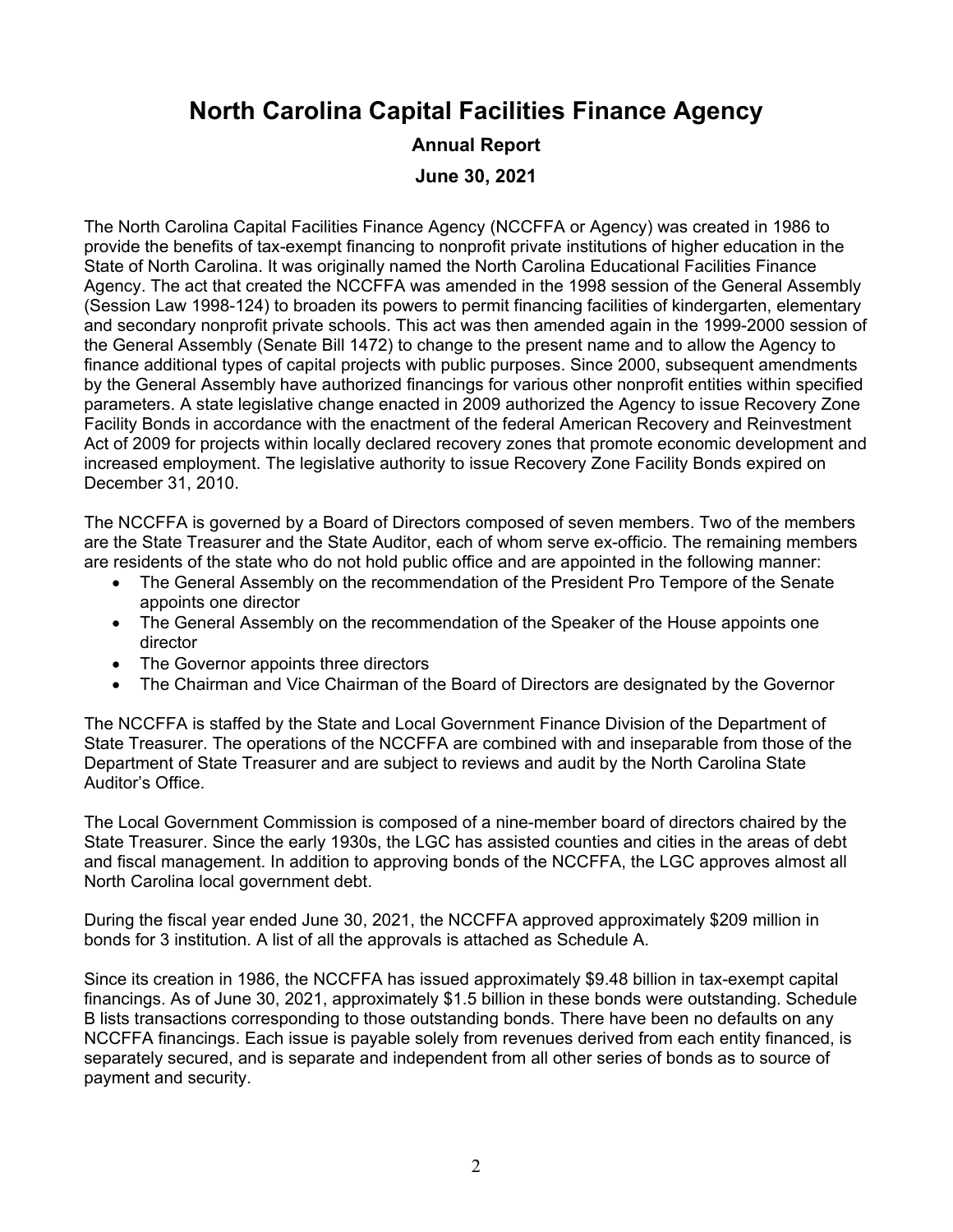## **Schedule A**

#### **North Carolina Capital Facilities Finance Agency Transactions Approved for Fiscal Year 2020-21**

| <b>Issuer</b>                | <b>Amount</b> | <b>Purpose</b>   | <b>Issue Date</b> |
|------------------------------|---------------|------------------|-------------------|
| Duke University              | \$113,660,000 | Various Projects | November 18, 2021 |
| <b>High Point University</b> | \$45,435,000  | Refunding        | March 18, 2021    |
| <b>Elon University</b>       | \$50,000,000  | Construction     | May 6, 2021       |
| <b>TOTAL</b>                 | \$209,095,000 |                  |                   |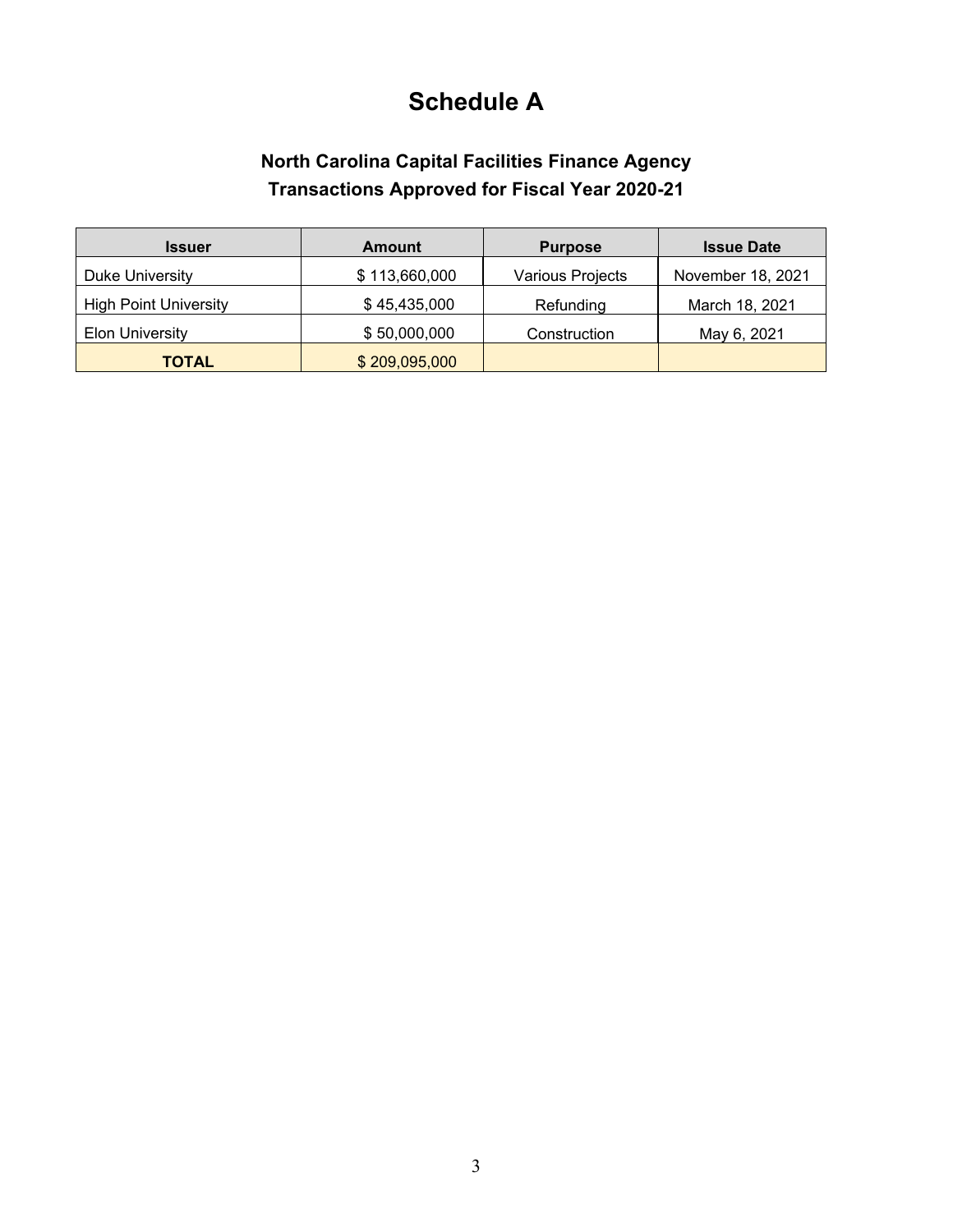## **Schedule B**

#### **North Carolina Capital Facilities Finance Agency Status of All Approved Transactions**

| <b>Borrower</b>                                      |    | <b>Original Issue</b> |                    |                                        |            |
|------------------------------------------------------|----|-----------------------|--------------------|----------------------------------------|------------|
|                                                      |    | <b>Amount</b>         | <b>Date</b>        | <b>Outstanding at</b><br>June 30, 2021 |            |
| Duke University-B                                    | \$ | 40,000,000            | May 3, 1991        | \$                                     | 8,000,000  |
| Duke University-A                                    | \$ | 35,240,000            | July 17, 1992      | \$                                     | 35,240,000 |
| Lees-McRae College                                   | \$ | 8,250,000             | April 16, 2003     | \$                                     | 2,090,000  |
| N.C. Aquarium Society                                | \$ | 26,745,000            | January 22, 2004   | \$                                     | 8,830,000  |
| NC A&T University Foundation LLC                     | \$ | 21,000,000            | August 10, 2004    | \$                                     | 11,140,000 |
| Salem Academy & College                              | \$ | 15,000,000            | August 11, 2005    | \$                                     | 9,500,000  |
| Rocky Mount Preparatory School                       | \$ | 6,500,000             | September 20, 2007 | \$                                     | 3,700,000  |
| Metrolina Scholars' Academy                          | \$ | 4,050,000             | December 15, 2009  | \$                                     | 2,344,623  |
| Cape Fear Academy                                    | \$ | 8,335,000             | July 22, 2010      | \$                                     | 4,459,171  |
| Greensboro Day School                                | \$ | 6,015,000             | August 26, 2010    | \$                                     | 2,112,500  |
| Republic Services, Inc.                              | \$ | 85,000,000            | November 30, 2010  | \$                                     | 70,000,000 |
| Davidson College                                     | \$ | 20,000,000            | February 28, 2012  | \$                                     | 18,010,000 |
| <b>Elon University</b>                               | \$ | 54,595,000            | July 18, 2012      | \$                                     | 47,510,000 |
| <b>Methodist University</b>                          | \$ | 16,875,000            | August 29, 2012    | \$                                     | 12,695,000 |
| Duke School                                          | \$ | 5,080,000             | October 23, 2012   | \$                                     | 2,800,000  |
| Salem Academy & College                              | \$ | 12,000,000            | March 13, 2013     | \$                                     | 8,721,237  |
| Republic Services, Inc.                              | \$ | 25,000,000            | June 18, 2013      | \$                                     | 25,000,000 |
| Johnson & Wales University                           | \$ | 42,523,472            | August 9, 2013     | \$                                     | 27,830,000 |
| Johnson & Wales University                           | \$ | 26,502,035            | March 11, 2014     | \$                                     | 13,692,718 |
| River Mill Academy                                   | \$ | 5,714,000             | June 10, 2014      | \$                                     | 2,951,200  |
| The Raleigh School                                   | \$ | 2,750,000             | June 12, 2014      | \$                                     | 1,659,992  |
| <b>Campbell University</b>                           | \$ | 58,576,250            | July 10, 2014      | \$                                     | 37,593,340 |
| Fletcher School                                      | \$ | 8,645,000             | September 17, 2014 | \$                                     | 6,630,000  |
| <b>Elon University</b>                               | \$ | 100,310,000           | September 30, 2014 | \$                                     | 64,710,000 |
| The Asheville School                                 | \$ | 7,185,000             | October 16, 2014   | \$                                     | 3,605,000  |
| Lenoir-Rhyne University                              | \$ | 13,592,000            | October 21, 2014   | \$                                     | 8,210,000  |
| <b>Methodist University</b>                          | \$ | 22,640,000            | October 23, 2014   | \$                                     | 14,900,000 |
| Davidson College                                     | \$ | 33,687,544            | December 3, 2014   | \$                                     | 27,700,000 |
| Carter G. Woodson Charter School                     | \$ | 3,665,000             | April 23, 2015     | \$                                     | 2,793,496  |
| <b>Eastern Area Health Education</b><br>Center, Inc. | \$ | 4,500,000             | June 19, 2015      | \$                                     | 3,030,182  |
| <b>Campbell University</b>                           | \$ | 20,000,000            | October 20, 2015   | \$                                     | 16,308,575 |
| <b>High Point University</b>                         | \$ | 80,630,000            | October 22, 2015   | \$                                     | 64,334,000 |
| <b>NC A&amp;T Foundation</b>                         | \$ | 22,495,000            | November 17, 2015  | \$                                     | 18,590,000 |
| <b>Charlotte Preparatory</b>                         | \$ | 9,776,896             | November 20, 2015  | \$                                     | 6,233,206  |